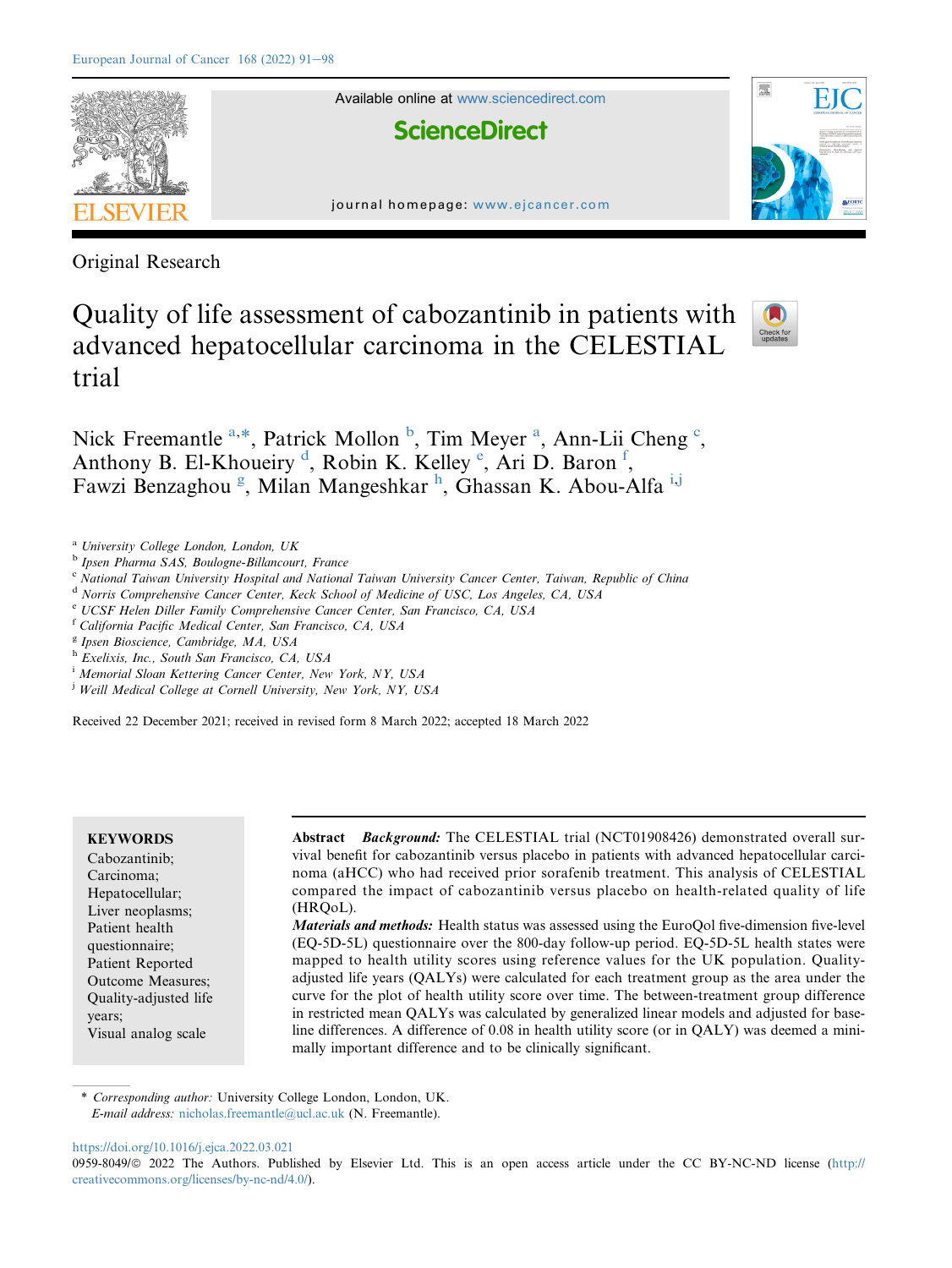Results: At week 5, the difference in mean health utility score between cabozantinib and placebo was  $-0.097$  (95% confidence interval [95% CI]:  $-0.126$ ,  $-0.067$ ;  $p < 0.001$ ). Betweengroup differences in health utility scores diminished over time and were generally nonsignificant. The cabozantinib group accrued more QALYs than the placebo group over follow-up. Differences in mean QALYs (cabozantinib minus placebo) were statistically and clinically significant, ranging from  $+0.092$  (95% CI: 0.016, 0.169) to  $+0.185$  (95% CI: 0.126, 0.243) in favour of cabozantinib, depending on the reference value set used.

**Conclusions:** These HRQoL findings support a positive benefit-risk profile for cabozantinib in previously treated patients with aHCC.

ª 2022 The Authors. Published by Elsevier Ltd. This is an open access article under the CC BY-NC-ND license (<http://creativecommons.org/licenses/by-nc-nd/4.0/>).

### 1. Introduction

Most patients with hepatocellular carcinoma (HCC) are diagnosed with advanced disease (aHCC) by which time curative interventions are no longer available [[1\]](#page-6-0). The introduction of targeted therapies in recent years, however, is changing the treatment paradigm for patients with aHCC [[2](#page-6-1)[,3](#page-6-2)]. The goal of these therapies is to prolong life rather than to achieve cure, thus their ability to maintain patients' health-related quality of life (HRQoL) and avoid treatment-related side effects that may be deleterious to HRQoL is highly valued [[4,](#page-7-0)[5\]](#page-7-1).

One measure used to evaluate HRQoL is the qualityadjusted life year (QALY), which is a person's length of life weighted by their HRQoL. One QALY is equivalent to 1 year in perfect health [\[6](#page-7-2)]. Health technology appraisals often use the EuroQol five-dimension five-level (EQ-5D-5L) questionnaire to evaluate the impact of treatment on QALYs. The EQ-5D-5L assesses five functional symptom dimensions (mobility, self-care, usual activities, pain/discomfort, anxiety/depression), and patients respond using a 5-point Likert scale (1, no problems, to 5, unable to perform/extreme problems), resulting in 3125 (i.e.  $5^5$ ) possible final health states [[7](#page-7-3)]. The EQ-5D-5L also includes a visual analogue scale (VAS) that provides a single global rating of selfperceived health and is scored on a  $0-100$  scale, with 0 representing the 'worst', and 100 the 'best', health state imaginable [\[7](#page-7-3)]. Utilities are single index values that reflect how 'good' or 'bad' a given health state is, as perceived by a particular reference population (1, best possible health state; 0, death or health states considered interchangeable with death; negative values states, considered worse than death). Utility values are applied to an EQ-5D-5L health status recorded for a population receiving a particular treatment to provide an overall measure of the 'health utility' of that treatment  $[8-10]$  $[8-10]$  $[8-10]$  $[8-10]$  $[8-10]$ .

Cabozantinib inhibits multiple receptor tyrosine kinases, including vascular endothelial growth factor receptors, the GAS6 receptor (AXL), and the hepatocyte growth factor receptor protein (MET) [[11,](#page-7-5)[12\]](#page-7-6). Based on findings from the pivotal phase 3 CELESTIAL trial (NCT01908426) [\[3](#page-6-2)], cabozantinib is approved in Europe and the USA for the treatment of patients with

HCC who have been previously treated with sorafenib [[11,](#page-7-5)[12\]](#page-7-6).

This analysis of the CELESTIAL trial evaluated the impact of cabozantinib compared with placebo on HRQoL in terms of health utility and QALY assessment.

#### 2. Methods

#### 2.1. Study

Full details of the CELESTIAL study have been published previously [\[3](#page-6-2)]. Briefly, patients with HCC  $(N = 707)$  were randomized 2:1 to receive cabozantinib 60 mg once daily ( $n = 470$ ) or placebo plus best supportive care ( $n = 237$ ). Eligible patients had disease progression despite prior treatment with up to two previous systemic treatments for aHCC, one of which had to be sorafenib. Most CELESTIAL patients received cabozantinib as second-line therapy (71%); 29% received it as third-line therapy.

Study therapy was administered until disease progression, or until the development of unacceptable treatment-related toxicity. The trial was stopped at the time of the second interim analysis because of the clear survival benefit demonstrated by cabozantinib compared with placebo. As a result, 31% of patients were censored from the analysis.

### 2.2. HRQoL assessments

## 2.2.1. EuroQol five-dimension  $(EO-5D)$  health status assessment

Patients completed hardcopy EQ-5D-5L questionnaires in their native language at baseline, every 4 weeks until week 25, and then every 8 weeks until radiographic progression or discontinuation of study treatment. Patients were asked to complete the questionnaire regardless of whether their study treatment was given, reduced, interrupted or discontinued.

#### 2.2.2. Health utility assessment

Health utility scores were calculated for each patient by applying the EuroQol crosswalk set of utility index (UK-based) values  $[13]$  $[13]$  to their EQ-5D-5L health states.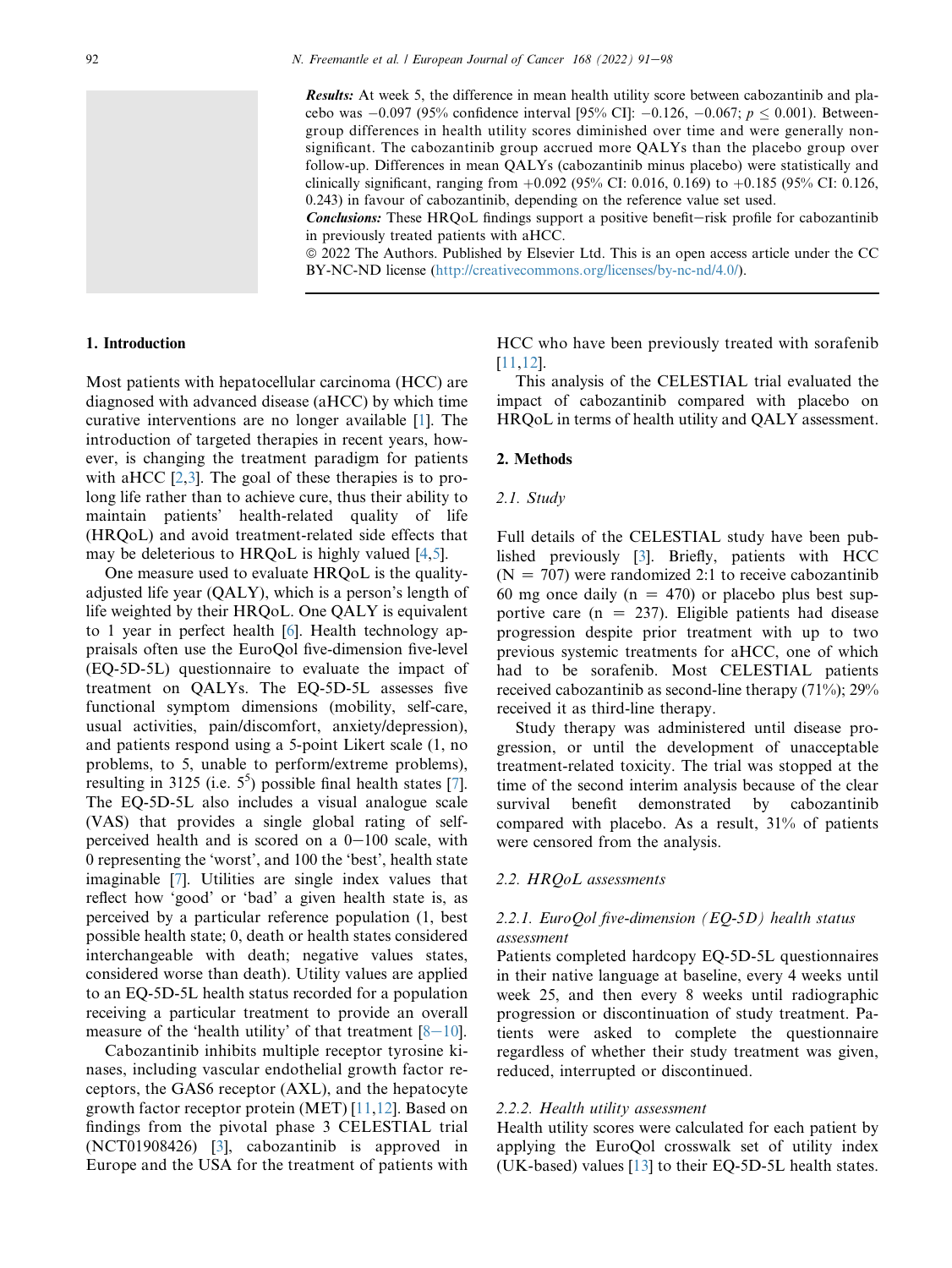The National Institute for Health and Care Excellence (NICE) recommends use of these values to enable data interpretation from a UK perspective [[9\]](#page-7-8). Crosswalk values are based on the EQ-5D three-level (EQ-5D-3L) valuation that preceded the EQ-5D-5L and are, therefore, consistent with historical analyses. In cancer populations, the minimally important difference (MID) for the EQ-5D utility index has been established as 0.06 using US population preference values and 0.08 using UK population preference values [[14\]](#page-7-9).

Two methods were used to analyse patients' health utility scores. The first method  $-$  'analyses including mortality'  $-$  carried over the utility score for each patient from their last recorded study status (i.e., last visit, censorship or death) to the end of the follow-up period (i.e., until death or censorship, up to a maximum of 41 months post randomisation). Where the last recorded status was death, a value of zero was applied and carried over. Where the patient's last status was censorship, their last recorded utility value was carried over until the end of follow-up. The second analysis method  $-$  'analyses excluding mortality'  $-$  only used direct measures of utility (obtained while patients were alive); no follow-up data were inferred and carried over.

## 2.2.3. QALY assessment

Health utility scores were plotted over (follow-up) time and QALYs calculated as the area under the curve [\[15](#page-7-10)]. The plot of utility score over time was calculated using linear interpolation of all adjacent scores for each patient, conditional on the number of days for that period. The restricted mean QALYs for each treatment group were calculated by summing the QALYs for each patient in the group over the entire follow-up period and dividing the resultant total QALY by the number of patients in the group. As for the EQ-5D utility index, a MID of 0.08 was used for the QALY analysis.

## 2.3. Sensitivity analysis

A sensitivity analysis was carried out using an alternative health utility value set developed by Devlin and colleagues for EQ-5D-5L health states using a data sample representative of the general population of England [\[16](#page-7-11)].

### 2.4. Statistical analysis

The mean EQ-5D-5L score in each of the five dimensions was derived using a Poisson mixed-model that included baseline value, randomization group and days from randomization as covariates. The analysis included a random intercept term for patient, and the denominator degrees of freedom were derived from the number of patients. The results were expressed as the exponent of the estimate and were analogous to a relative risk. A score of 2, therefore, implied that the value for the cabozantinib group was, on average, twice that of the placebo group.

Health utility differences at each visit were compared using generalized mixed models with identity link and Gaussian error, parameterized to indicate baseline and randomized periods, and including a random intercept term for each patient to allow grouping of their baseline and follow-up observations.

A generalized linear model with identity link and Gaussian error was used to analyse the restricted mean QALYs accrued; the summed health utility score was used as the response variable, and the randomization group was used as the explanatory factor. When the model was adjusted for baseline differences, baseline health utility score was included as an additional patient-level explanatory variable. All analyses were undertaken using SAS software, version 9.4 (SAS Institute Inc., Cary, NC, USA).

## 3. Results

### 3.1. HRQoL assessments

#### 3.1.1. EQ-5D health status assessment

Questionnaire data were available for  $82-100\%$  of patients at each assessment point. Median (interquartile range [IQR]) duration of EQ-5D-5L follow-up was 85  $(29-169)$  days for patients receiving cabozantinib and 56 (27–106) days for those receiving placebo ([Table 1](#page-2-0)).

At baseline, mean EQ-5D-5L scores were higher (with corresponding lower utility scores) for cabozantinib compared to placebo across all five health domains (mobility, self-care, usual activity, pain/discomfort, anxiety/depression, and utility) (Supplementary Table 1). As patients were randomly allocated to cabozantinib and placebo groups, such differences were the result of chance; no statistical tests were conducted. Baseline differences between the treatment groups were accounted for by statistical adjustments in all subsequent analyses.

At the end of follow-up, the mean EQ-5D-5L score was significantly higher (indicating greater disease impact) for the cabozantinib group than for the placebo group for four of the five health dimensions: mobility, self-care, usual activities and pain/discomfort [\(Table 2](#page-3-0)).

<span id="page-2-0"></span>Table 1 Duration of follow-up for EQ-5D-5L measurements.

| Treatment               |                         | Follow-up time, days |                    |                    |             |  |
|-------------------------|-------------------------|----------------------|--------------------|--------------------|-------------|--|
|                         |                         | Median               | 25th<br>percentile | 75th<br>percentile | Maximum     |  |
| Cabozantinib<br>Placebo | 469 <sup>a</sup><br>237 | 85<br>56             | 29<br>27           | 169<br>106         | 1086<br>786 |  |

EQ-5D-5L, EuroQol five-dimension five-level.

Baseline data were missing for 1 patient randomly assigned to cabozantinib treatment.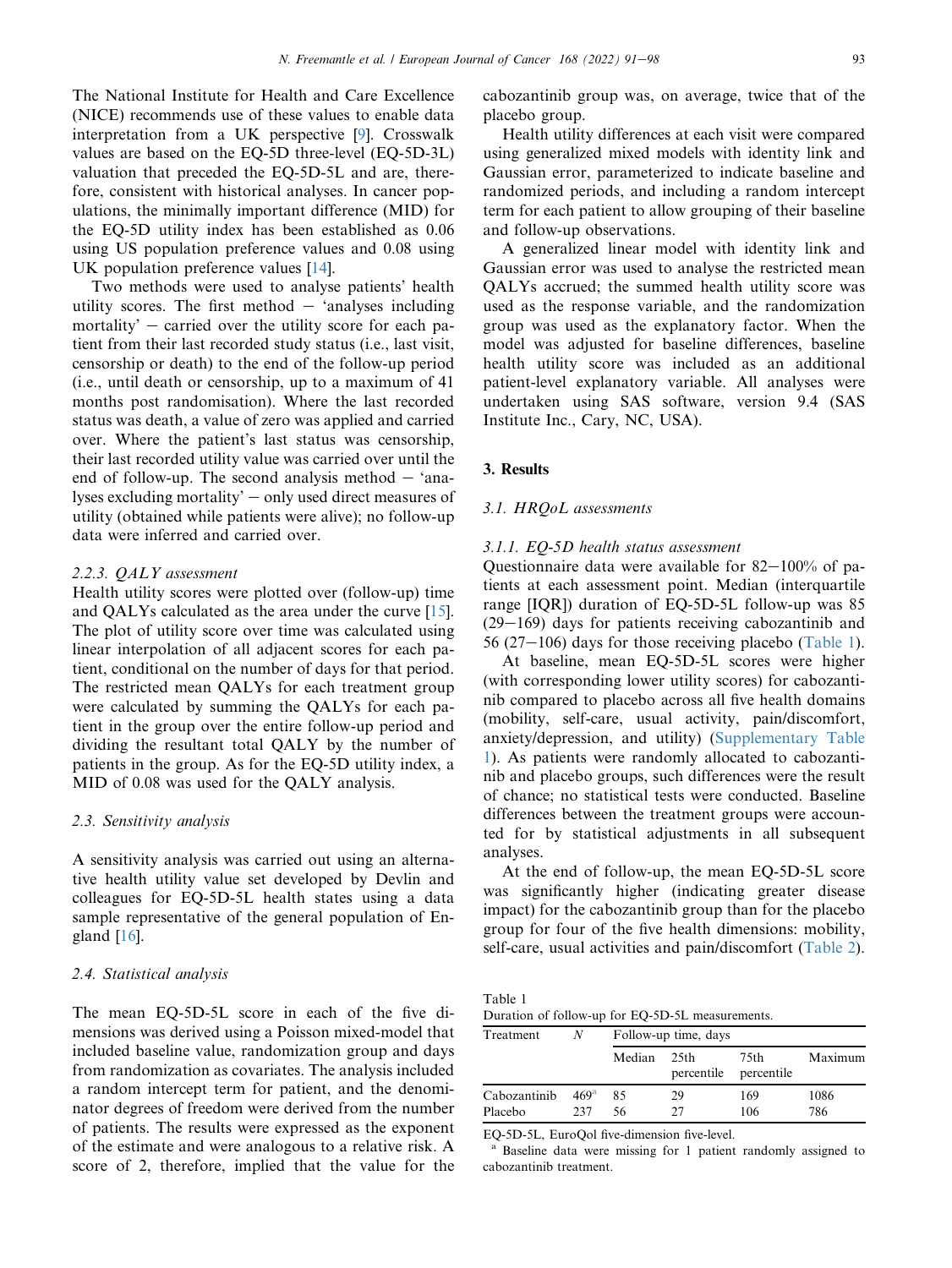| EQ-5D-5E difficusions of ficaliff at the clid of follow-up. |                              |                         |                                                |                 |                 |          |  |  |
|-------------------------------------------------------------|------------------------------|-------------------------|------------------------------------------------|-----------------|-----------------|----------|--|--|
| Dimension                                                   | Cabozantinib,<br>mean $(SD)$ | Placebo,<br>mean $(SD)$ | Difference<br>(cabozantinib)<br>minus placebo) | Lower $95\%$ CI | Upper $95\%$ CI |          |  |  |
| Mobility                                                    | 1.89(0.95)                   | 1.54(0.81)              | 1.24                                           | 1.14            | 1.34            | < 0.0001 |  |  |
| Self-care                                                   | 1.45(0.79)                   | 1.25(0.62)              | 1.14                                           | 1.04            | 1.24            | 0.0033   |  |  |
| Usual activities                                            | 1.93(0.95)                   | 1.63(0.87)              | 1.20                                           | 1.10            | 1.30            | < 0.0001 |  |  |
| Pain/discomfort                                             | 2.18(0.94)                   | 1.93(0.91)              | 1.13                                           | 1.06            | 1.21            | 0.0005   |  |  |
| Anxiety/depression                                          | 1.62(0.81)                   | 1.53 (0.72)             | 1.07                                           | 0.99            | 1.16            | 0.1104   |  |  |

<span id="page-3-0"></span>Table 2 EQ-5D-5L dimensions of health at the end of follow-up.

CI, confidence interval; EQ-5D-5L, EuroQol five-dimension five-level; SD, standard deviation.

The difference in EQ-5D-5L VAS scores for cabozantinib and placebo at each visit is summarized in Supplementary Table 2. Initially, there was a statistically significant decrement for the cabozantinib group compared to the placebo group, but between-group differences ceased to be statistically or clinically significant from week 33 onwards [[14\]](#page-7-9).

### 3.1.2. Health utility assessment

At baseline, the median (IQR) health utility score was 0.80  $(0.70-0.91)$  for cabozantinib and 0.84  $(0.74-1.00)$ for placebo.

At week 5, there was a statistically significant reduction in mean health utility scores for cabozantinib compared with placebo (difference of  $-0.097$ ) that exceeded the MID of 0.08 [[14\]](#page-7-9). This decrement in the cabozantinib (versus placebo) group remained statistically significant, but below the MID, at each visit from week 5 to week 21 ([Fig. 1\)](#page-3-1). During weeks  $25-81$ , the difference ceased to be statistically significant and switched to favouring cabozantinib at weeks 33, 49 and 65. The confidence intervals around the scores were wide, however, making the true clinical significance of the difference difficult to discern. The number of patients reporting outcome data and the statistical significance at each time point are shown in Supplementary Table 3.

#### 3.1.3. QALY assessment

The initial decline in health utility score in the cabozantinib group was reflected in the lower QALY accrual of this group (versus placebo group) up to day 75 on treatment ([Fig. 2;](#page-4-0) [Table 3\)](#page-4-1). By day 150, however, patients receiving cabozantinib had begun to accrue more QALYs than patients in the placebo group and continued to do so until treatment discontinuation.

Restricted mean QALYs accrued during follow-up, after adjustment for between-treatment group differences in baseline health utility scores, are shown in [Table](#page-4-2) [4](#page-4-2) [[16,](#page-7-11)[17\]](#page-7-12). The analyses including mortality demonstrated a numerically smaller QALY difference (95% confidence interval) favouring cabozantinib over placebo compared with the analysis excluding mortality: 0.092  $(0.016-0.169; \quad p = 0.018)$  compared with 0.164 (0.111–0.217;  $p < 0.0001$ ), respectively [Table 4](#page-4-2) [\[16](#page-7-11),[17\]](#page-7-12).

#### 3.2. Sensitivity analysis

Restricted mean QALY accrual for the cabozantinib group was greater (versus placebo) using the Devlin

<span id="page-3-1"></span>

Fig. 1. Differences between cabozantinib and placebo in utilities at each follow-up visit. Utilities were assigned using the crosswalk value set and adjusted for baseline differences. (NB: scores <0 favour placebo). Data are presented as mean and 95% confidence interval. Dashed lines indicate MID threshold of  $\pm 0.08$ . CI, confidence interval; MID, minimally important difference.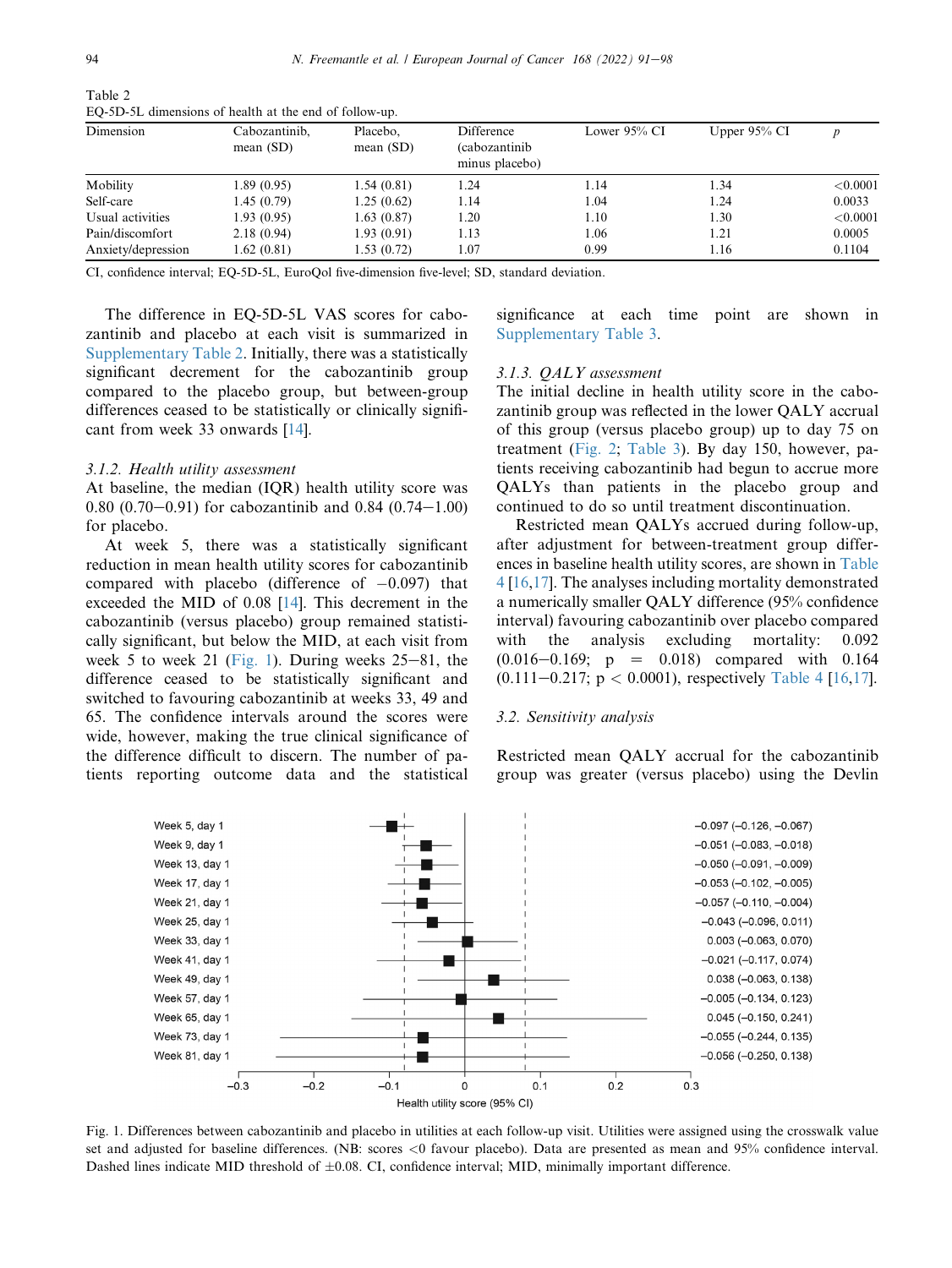<span id="page-4-0"></span>

Fig. 2. Mean  $(95\% \text{ CI})$  QALYs<sup>a</sup> accrued at different assessment points with cabozantinib or placebo (analysis excluding mortality). CI, confidence interval; QALY, quality-adjusted life year; Max., maximum follow-up date<sup>b</sup> a QALYs were calculated using the area under the curve of the plot of utility over time, and analyses were adjusted for between-treatment group differences in baseline differences in health utility score. Health utility scores were calculated using the crosswalk value set. <sup>b</sup> The follow-up period continued until death or censorship, up to a maximum of 41 months.

health utility value set than with the crosswalk value set. Overall, QALY accrual in the cabozantinib group was statistically significantly higher than in the placebo group, with a magnitude of difference that exceeded the MID. This finding was consistent for the analyses including and excluding mortality ([Table 4](#page-4-2)) [[16,](#page-7-11)[17](#page-7-12)].

<span id="page-4-2"></span>Table 4

Overall differences between cabozantinib and placebo in restricted mean QALYs accrued over the follow-up period calculated using the (primary) crosswalk and (sensitivity) Devlin value sets, adjusted for baseline differences [\[16](#page-7-11)[,18](#page-7-13)].

|                                              | Mean OALY<br>difference<br>(cabozantinib)<br>$-$ placebo) <sup>a</sup> | Lower<br>95% CI | Upper<br>95% CI | $\boldsymbol{p}$ |
|----------------------------------------------|------------------------------------------------------------------------|-----------------|-----------------|------------------|
| Crosswalk value set                          |                                                                        |                 |                 |                  |
| Analysis including<br>mortality              | 0.092                                                                  | 0.016           | 0.169           | 0.018            |
| Analysis excluding<br>mortality              | 0.164                                                                  | 0.111           | 0.217           | < 0.0001         |
| Devlin value set (sensitivity analysis)      |                                                                        |                 |                 |                  |
| Analysis including<br>mortality              | 0.115                                                                  | 0.032           | 0.198           | 0.007            |
| Ana <sup>a</sup> ysis excluding<br>mortality | 0.185                                                                  | 0.126           | 0.243           | < 0.0001         |

CI, confidence interval; QALY, quality-adjusted life year.

<sup>a</sup> Adjusted for between-treatment group differences in baseline health utility scores. Not adjusted for dose reductions and interruptions during follow-up.

## 4. Discussion

This analysis compared measures of HRQoL for patients with aHCC randomized to receive cabozantinib or placebo after prior sorafenib treatment in the phase 3 CELESTIAL trial [[3\]](#page-6-2). Initial reductions in mean health utility scores for cabozantinib compared with placebo diminished over time and were generally non-significant; overall QALY accrual was greater for the cabozantinib (versus placebo) group.

In the initial weeks of treatment, patients receiving cabozantinib had lower mean health utility scores than those receiving placebo, a decrement that was greater than the MID up to week 5. Thereafter, the difference was less than the MID, and from week 33 onwards, the difference in mean health utility score (cabozantinib minus placebo) diminished, and favoured cabozantinib at later time points (weeks 49 and 65). The transient reduction in health utility score among patients

<span id="page-4-1"></span>Table 3

Difference in mean total QALYs accrued at different follow-up times (crosswalk weightings; analysis not including mortality).

| Day  | Number of patients |     | Difference (cabozantinib | $\sim$ $\sim$<br>Lower $95\%$ CI | $\tilde{}$<br>. .<br>Upper $95\%$ CI |          |         |
|------|--------------------|-----|--------------------------|----------------------------------|--------------------------------------|----------|---------|
|      | Cabozantinib       |     | Placebo                  | minus placebo)                   |                                      |          |         |
| 50   | 389                | 212 |                          | $-0.003$                         | $-0.005$                             | $-0.002$ | < 0.001 |
| 75   | 405                | 217 |                          | $-0.006$                         | $-0.010$                             | $-0.001$ | 0.021   |
| 100  | 410                | 217 |                          | 0.007                            | $-0.001$                             | 0.015    | 0.103   |
| 150  | 412                | 217 |                          | 0.032                            | 0.017                                | 0.047    | < 0.001 |
| 250  | 414                | 217 |                          | 0.074                            | 0.049                                | 0.099    | < 0.001 |
| 400  | 414                | 217 |                          | 0.121                            | 0.082                                | 0.161    | < 0.001 |
| 600  | 414                | 217 |                          | 0.150                            | 0.103                                | 0.197    | < 0.001 |
| 800  | 414                | 217 |                          | 0.160                            | 0.108                                | 0.212    | < 0.001 |
| Max. | 414                | 217 |                          | 0.164                            | 0.111                                | 0.217    | < 0.001 |

AUC, area under the curve; CI, confidence interval; max., maximum; QALY, quality-adjusted life year.

Mean total QALYs are based on AUCs. Analysis corrected for baseline utility differences.

Max. corresponds to the entire follow-up period observed.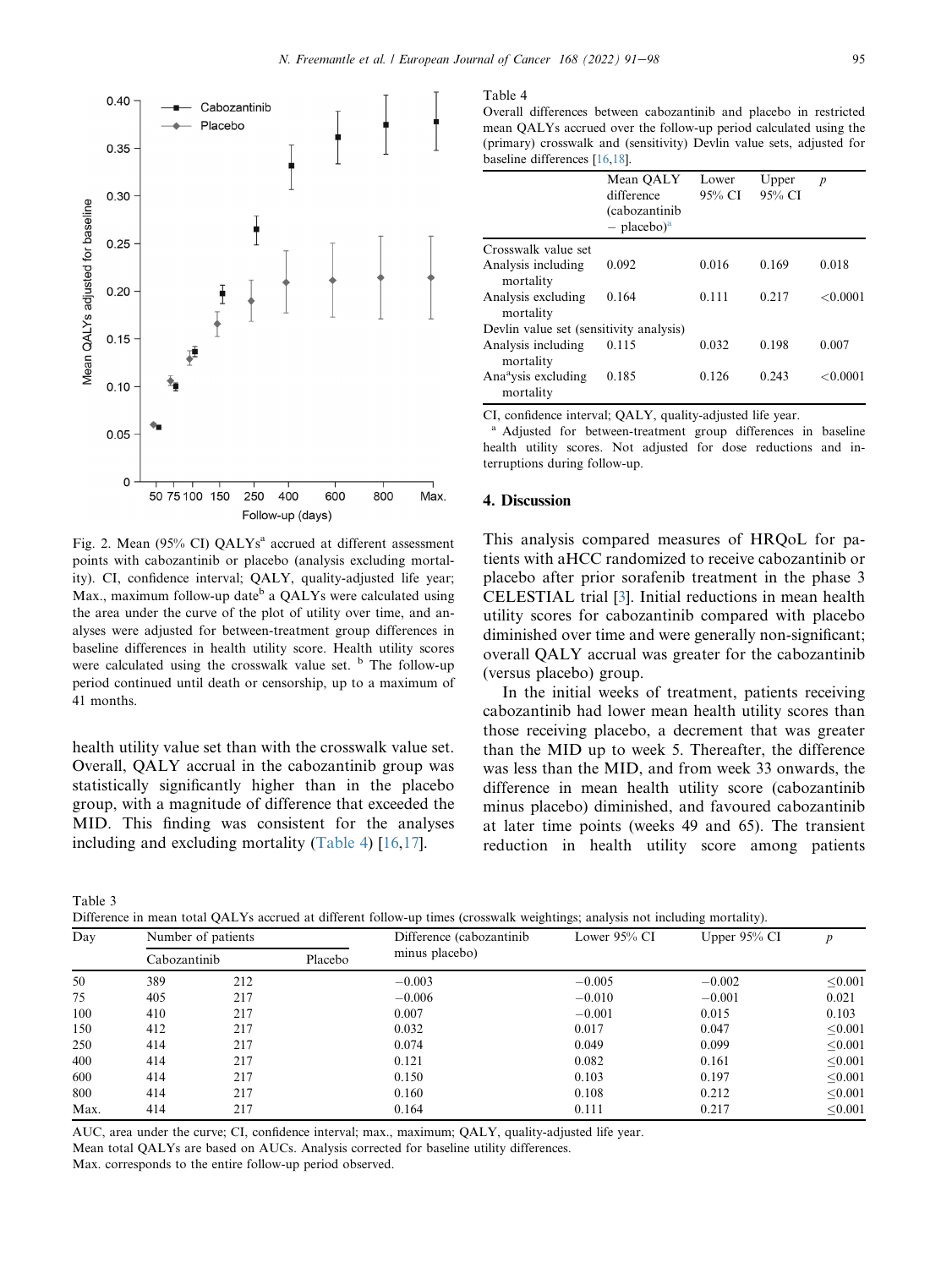receiving cabozantinib may have been driven by a higher rate of treatment-emergent adverse events (TEAEs, versus placebo), particularly the grade 3 and 4 TEAEs, during the initial period when tolerability-related dosing adjustments are often made [[18\]](#page-7-13). In CELESTIAL, 62% of patients receiving cabozantinib had at least one dose reduction, with a median time to first dose reduction of 38 days [[12\]](#page-7-6). The most common (any grade) TEAEs reported in CELESTIAL, which may have negatively affected health utility score were: palmar-plantar erythrodysesthesia (22%), diarrhoea (10%), fatigue (7%) [[3\]](#page-6-2). Similar rates of TEAEs have been reported in other trials of cabozantinib (e.g. METEOR) and for other tyrosine kinase inhibitors, such as sorafenib or regorafenib  $[19-21]$  $[19-21]$  $[19-21]$  $[19-21]$  $[19-21]$ . In the phase 3 RESORCE trial of 2L regorafenib versus placebo in patients with HCC who had received prior sorafenib treatment, no significant differences in EQ-5D or Functional Assessment of Cancer Therapy-Hepatobiliary questionnaire scores were reported. The least-squares mean time-adjusted area under the curve analyses for both HRQoL measures, however, were statistically (but not clinically significantly) lower for the regorafenib (versus placebo) group [[21\]](#page-7-15). When interpreting these results, it is relevant to note that sorafenib intolerant patients were excluded from RESORCE, but not from CELESTIAL, resulting in a possible bias towards higher rates of tyrosine kinase inhibitor intolerance in the CELESTIAL population.

Although cabozantinib was associated with an initial reduction in the health utility score compared with placebo, patients receiving cabozantinib benefited from longer overall survival and greater QALY accrual over time. The difference in restricted mean QALY accrual was statistically significant and similar or greater than the MID, supporting a positive benefit-risk profile for cabozantinib. Further analyses by line of therapy were not possible due to insufficient sample sizes.

The sensitivity analysis using the Devlin reference utility value set showed a greater HRQoL benefit (in terms of health utility score and accrued QALYs) with cabozantinib than was shown in the primary (crosswalk) analysis. This may be because the Devlin value set allows full use of the EQ-5D-5L health-status data while the crosswalk values have been adapted from an EQ-5D-3L value set. However, NICE have raised concerns over the validity of the source data used to generate the Devlin value set [[9\]](#page-7-8).

Two approaches were used to estimate accrued QALYs for patients who died during the trial; both showed a benefit of cabozantinib over placebo, but both may be subject to potential bias. The method that excluded mortality has the potential to overestimate the treatment effect of cabozantinib on QALYs, while the analysis that included mortality has the potential to underestimate the full QALY accrual (versus placebo) of treatments with proven survival benefit. The latter (more conservative) approach is recommended by NICE and

goes some way to mitigating the potential overestimates in the analyses excluding mortality [\[6](#page-7-2)].

The results of this HRQoL analysis are limited by the early cessation of CELESTIAL for clinical benefit, which resulted in a truncated follow-up period and the need to 'project' health state values for the remainder of the outcome period for a substantial number of patients. Overall, 9% of patients were censored within 100 days of randomization and 25% of patients in the cabozantinib and placebo groups had less than 5.3 months and 4.3 months of follow-up data, respectively [[3\]](#page-6-2). Towards the end of follow-up, the number of patients with available HRQoL data was also lower in the placebo group than in the cabozantinib group owing to the shorter overall survival among placebo patients; this introduced a potential source of bias and may have compromised the precision of the HRQoL estimates. Another limitation is that utility values were derived using the EQ-5D, a generic measure that may potentially lack sensitivity in patients with cancer [\[16](#page-7-11)]. In addition, health-status data were converted to health utility scores using index value sets for the UK, irrespective of their actual country of origin. Furthermore, the primary analysis used the EuroQol crosswalk value set, which was originally developed for use with the EQ-5D-3L questionnaire [[10,](#page-7-16)[13\]](#page-7-7). The consistency of the Devlin analysis and the crosswalk analysis, however, contributes to confidence in the results.

## 5. Conclusion

This analysis of the HRQoL data from the CELES-TIAL trial found that second- or third-line treatment with cabozantinib after sorafenib in patients with aHCC was associated with a small initial reduction in health utility compared with placebo, but that the initial difference quickly ceased to be clinically significant. This finding is consistent with clinical experience where there can be early onset of cabozantinib-related adverse events that are subsequently managed with dose adjustments and/or supportive care.

With prolonged follow up, cabozantinib was associated with a statistically significant and clinically meaningful increase in mean QALYs compared with placebo.

Together with the data demonstrating overall survival benefit with cabozantinib compared with placebo, the present analysis supports a positive benefit-risk profile for cabozantinib in previously treated patients with aHCC.

## CRediT author statement

Nick Freemantle: Conceptualization, Methodology, Formal analysis, Writing  $-$  Original Draft, Writing  $-$ Review & Editing, Visualizatio, Patrick Mollon: Conceptualization, Methodology, Formal analysis,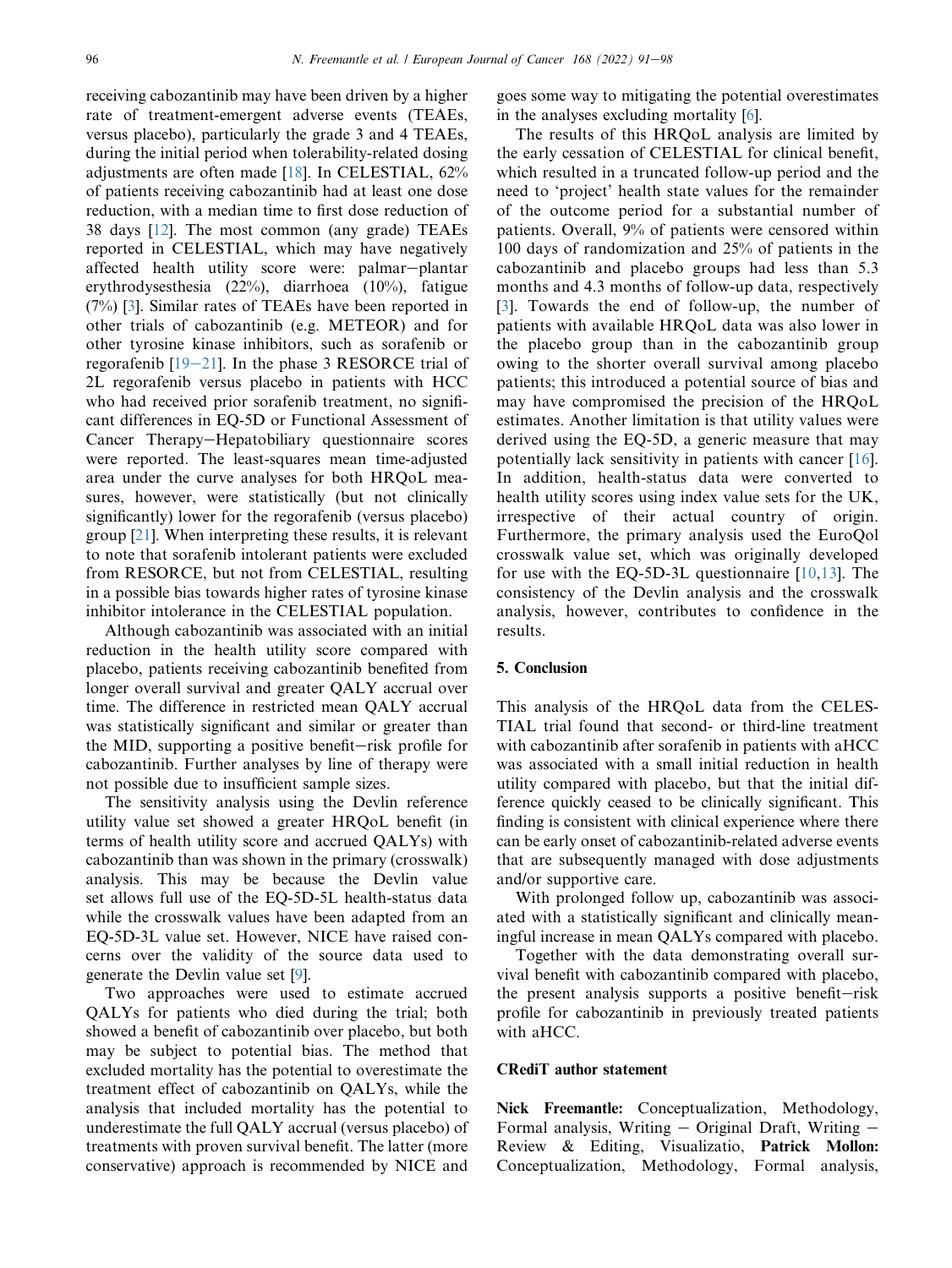Writing  $-$  Original Draft, Writing  $-$  Review & Editing, Visualization, Tim Meyer: Conceptualization, Methodology, Formal analysis, Data curation, Writing  $-$  Review & Editing, Visualization, Ann-Lii Cheng: Conceptualization, Methodology, Formal analysis, Data curation, Writing  $-$  Review & Editing, Visualization, Anthony B. El-Khoueiry: Conceptualization, Methodology, Formal analysis, Data curation, Writing - Review & Editing, Visualization, Robin Kate Kelley: Conceptualization, Methodology, Formal analysis, Data curation, Writing  $-$  Review & Editing, Visualization, Ari D. Baron: Conceptualization, Methodology, Formal analysis, Data curation, Writing  $-$  Review & Editing, Visualization, Fawzi Benzaghou: Conceptualization, Methodology, Formal analysis, Data curation, Writing  $-$  Review & Editing, Visualization, Milan Mangeshkar: Conceptualization, Methodology, Formal analysis, Writing - Review & Editing, Ghassan K. Abou-Alfa: Conceptualization, Methodology, Formal analysis, Data curation, Writing  $-$  Review & Editing, Visualization

## Conflict of interest statement

The authors declare the following financial interests/ personal relationships which may be considered as potential competing interests: NF has received research grants (to institution) from the European Association of Cardiothoracic Surgery; consultancy fees from ALK, Allergan, Aimmune, AstraZeneca, Gilead, Grifols, Ipsen, MSD, Novo Nordisk, Novartis, Sanofi Aventis and Vertex; speaker fees from Abbott Singapore and Sanofi Aventis.

PM is an employee of Ipsen.

TM has received research grants from Bayer and BTG; consultancy fees from AstraZeneca, Bayer, Eisai, Ipsen, and Roche.

A-LC has received consulting fees from BMS, Ono, MSD, and BeiGene; advisory board fees from Novartis, and consulting fees and honoraria from Bayer and Merck.

ABE-K has research support (to institution) from Astex, AstraZeneca, and Fulgent; advisory or consulting fees (to self) from Bayer, BMS, EISAI, Merck, Exelixis, AstraZeneca, Roche/Genentech, Agenus, ABL Bio, QED, Gilead, Cytomx, Pieris, and EMD Serono.

RKK has received research support (to institution) for conduct of clinical trials from Agios, AstraZeneca, Bayer, BMS, Eli Lilly, EMD Serono, Exelixis, GNE/ Roche, Merck, Novartis, QED, Partner Therapeutics, Relay Therapeutics, Surface Oncology, Taiho; advisory or consulting fees (to institution) from Agios, AstraZeneca, BMS, Merck; consulting fees or travel support (to self) from Exact Sciences, GNE/Roche, Gilead, Ipsen.

ADB has received speaker fees from Exelixis.

FB received is an employee of Ipsen.

MM received is an employee of Exelixis.

GKA-A has received research support from Arcus, Agios, AstraZeneca, BioNtech, BMS, Celgene, Flatiron, Genentech/Roche, Genoscience, Incyte, Polaris, Puma, QED, Silenseed, and Yiviva; advisory of consulting fees from Adicet, Alnylam, AstraZeneca, Autem, Bayer, Beigene, Berry Genomics, Celgene, Cend, CytomX, Eisai, Eli Lilly, Exelixis, Flatiron, Genentech/Roche, Genoscience, Helio, Incyte, Ipsen, Legend Biotech, Merck, Nerviano, QED, Redhill, Rafael, Servier, Silenseed, Sobi, Surface Oncology, Therabionics, and Vector, Yiviva.

## Funding

This study was funded by Ipsen. The CELESTIAL study was sponsored by Exelixis. Author TM is supported by the UCLH Biomedical Research Centre.

### Data sharing

Where patient data can be anonymized, Ipsen will share all individual participant data that underlie the results reported in this article with qualified researchers who provide a valid research question. Study documents, such as the study protocol and clinical study report, are not always available. Proposals should be submitted to [DataSharing@Ipsen.com](mailto:DataSharing@Ipsen.com) and will be assessed by a scientific review board. Data are available beginning 6 months and ending 5 years after publication; after this time, only raw data may be available.

## Acknowledgements

The authors thank Oxford PharmaGenesis, Oxford, UK, who provided editorial support, which was sponsored by Ipsen in accordance with Good Publication Practice 3 (GPP3) guidelines. The authors also thank all patients involved in the study, as well as their caregivers, care team, and the investigators and research staff in the participating institutions. Tim Meyer is part funded by the UCLH Biomedical Research Centre.

#### Appendix A. Supplementary data

Supplementary data to this article can be found online at [https://doi.org/10.1016/j.ejca.2022.03.021.](https://doi.org/10.1016/j.ejca.2022.03.021)

### References

- <span id="page-6-0"></span>[1] [Le Grazie M, Biagini MR, Tarocchi M, Polvani S, Galli A.](http://refhub.elsevier.com/S0959-8049(22)00165-4/sref1) [Chemotherapy for hepatocellular carcinoma: the present and the](http://refhub.elsevier.com/S0959-8049(22)00165-4/sref1) future. World J Hepatol  $2017;9:907-20$ .
- <span id="page-6-1"></span>[2] [Pinter M, Peck-Radosavljevic M. Review article: systemic treat](http://refhub.elsevier.com/S0959-8049(22)00165-4/sref2)[ment of hepatocellular carcinoma. Aliment Pharmacol Ther 2018;](http://refhub.elsevier.com/S0959-8049(22)00165-4/sref2)  $48:598-609.$  $48:598-609.$  $48:598-609.$
- <span id="page-6-2"></span>[3] [Abou-Alfa GK, Meyer T, Cheng A-L, El-Khoueiry AB,](http://refhub.elsevier.com/S0959-8049(22)00165-4/sref3) [Rimassa L, Ryoo B-Y, et al. Cabozantinib in patients with](http://refhub.elsevier.com/S0959-8049(22)00165-4/sref3)